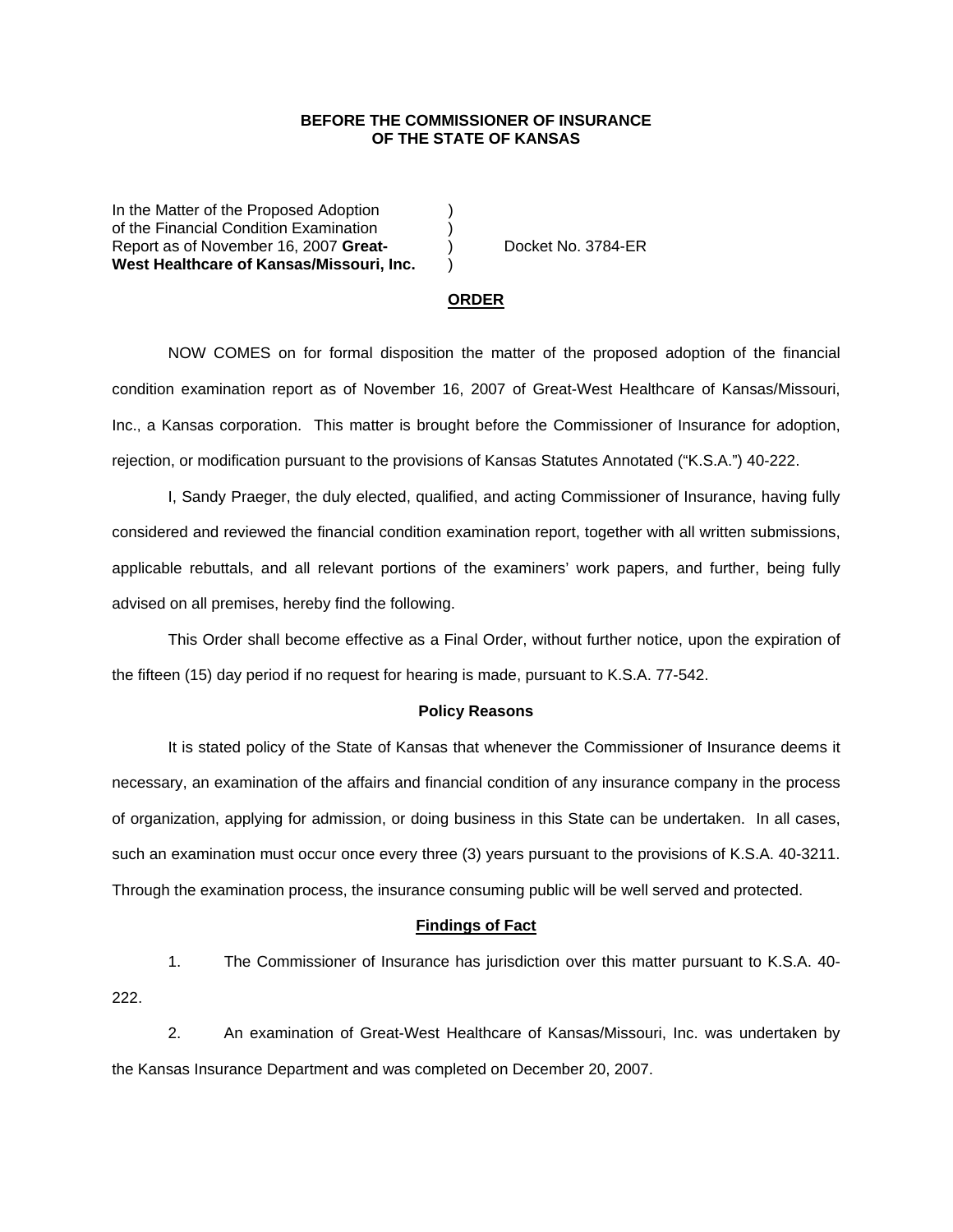3. The examiner-in-charge tendered and filed with the Kansas Insurance Department a verified written report of the examination within thirty (30) days following completion of the examination, to wit; November 30, 2007.

 4. Following receipt of the verified report, the Kansas Insurance Department transmitted the report to Great-West Healthcare of Kansas/Missouri, Inc. on December 20, 2007, with a duly executed notice advising the company of its opportunity to prepare and submit to the Kansas Insurance Department a written submission or rebuttal with respect to any and all matters contained in the report. Great-West Healthcare of Kansas/Missouri, Inc. was further advised that any written submission or rebuttal needed to be filed with the Kansas Insurance Department no later than thirty (30) days after receipt of. the verified report.

 5 Great-West Healthcare of Kansas/Missouri, Inc. filed a written acceptance of the verified report on December 28, 2007.

6. Based upon the written submission tendered by Great-West Healthcare of Kansas/Missouri, Inc., the company took no exceptions to matters contained in the verified report.

 7. Within thirty (30) days of the end of the time period allowed for written submission or rebuttal, the Commissioner of Insurance fully reviewed the report, together with all written submissions and rebuttals provided by Great-West Healthcare of Kansas/Missouri, Inc.. The Commissioner of Insurance further reviewed all relevant workpapers.

 8. No other written submissions or rebuttals were submitted by Great-West Healthcare of Kansas/Missouri, Inc.

### **Conclusion of Law**

9. K.S.A. 40-222(k)(2) provides:

"Within 30 days of the end of the period allowed for the receipt of written submissions or rebuttals, the commissioner shall fully consider and review the report, together with any written submissions or rebuttals and any relevant portions of the examiners workpapers and enter an order:

(A) Adopting the examination report as filed or with modification or corrections. If the examination report reveals that the company is operating in violation of any law, regulation or prior order of the commissioner, the commissioner may order the company to take any action the commissioner considers necessary and appropriate to cure such violations; or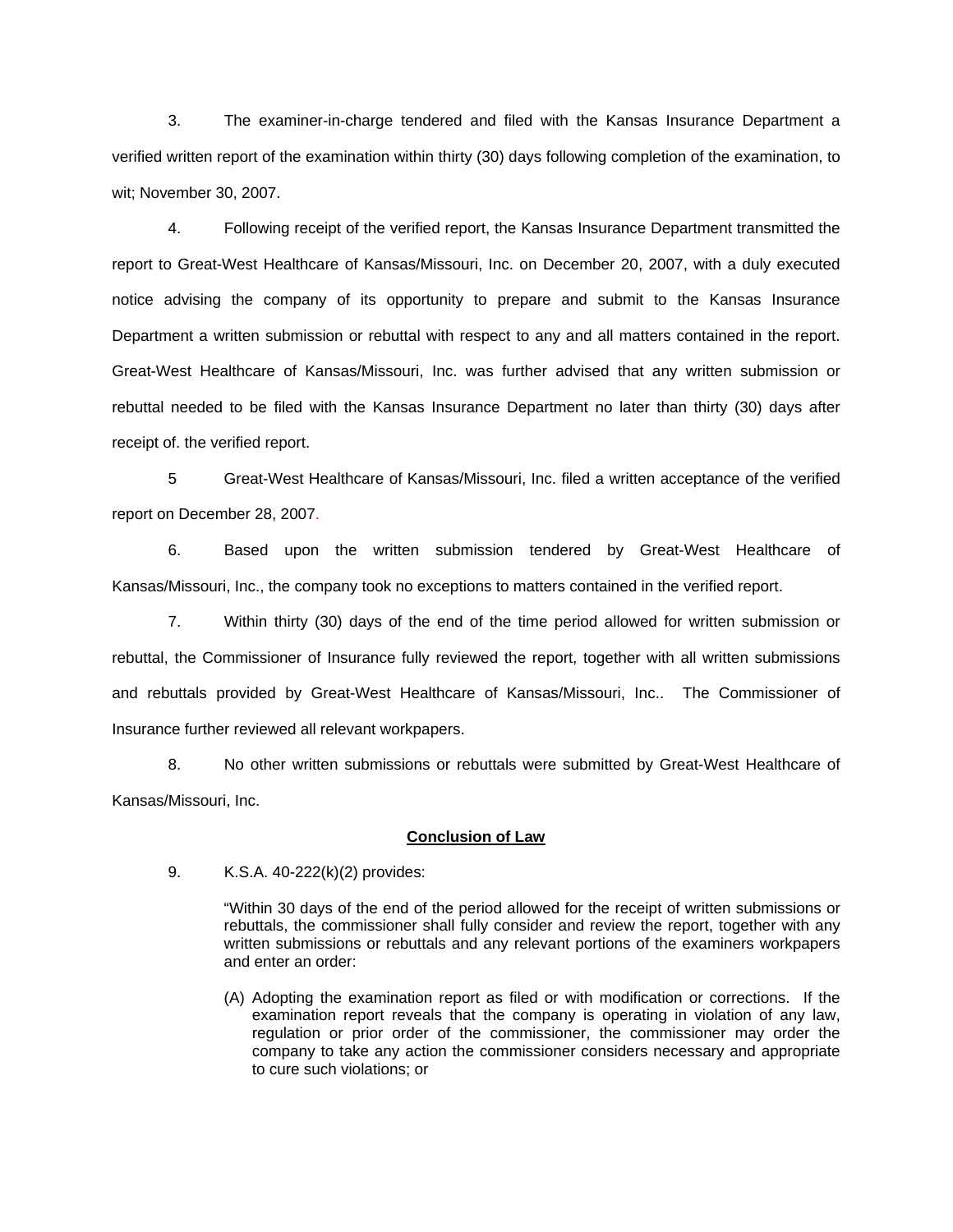- (B) rejecting the examination report with directions to the examiners to reopen the examination for purposes of obtaining additional data, documentation or information, and refiling pursuant to subsection (k); or
- (C) call and conduct a fact-finding hearing in accordance with K.S.A. 40-281 and amendments thereto for purposes of obtaining additional documentation, data, information and testimony."

 10. Based upon the Finding of Fact enumerated in paragraphs #1 through #8 above, the financial condition examination report as of November 16, 2007 of Great-West Healthcare of Kansas/Missouri, Inc. should be adopted.

# **IT IS THEREFORE, BY THE COMMISSIONER OF INSURANCE, ORDERED THAT:**

1. The financial condition examination report as of November 16, 2007 of Great-West

Healthcare of Kansas/Missouri, Inc., hereby is adopted.

2. The Commissioner of Insurance retains jurisdiction over this matter to issue any and all

further Orders deemed appropriate or to take such further action necessary to dispose of this matter.

**IT IS SO ORDERED THIS \_\_28th\_\_ DAY OF DECEMBER, 2007, IN THE CITY OF TOPEKA, COUNTY OF SHAWNEE, STATE OF KANSAS.** 



|                                                                    | /s/ Sandy Praeger_               |
|--------------------------------------------------------------------|----------------------------------|
| <b>DEPARTMENT</b><br><b>CREATED BY</b><br>⋝<br><b>ACT APPROVED</b> | Sandy Praeger                    |
|                                                                    | <b>Commissioner of Insurance</b> |
|                                                                    | BY:                              |
|                                                                    | /s/ John W. Campbell             |
|                                                                    | John W. Campbell                 |
|                                                                    | <b>General Counsel</b>           |